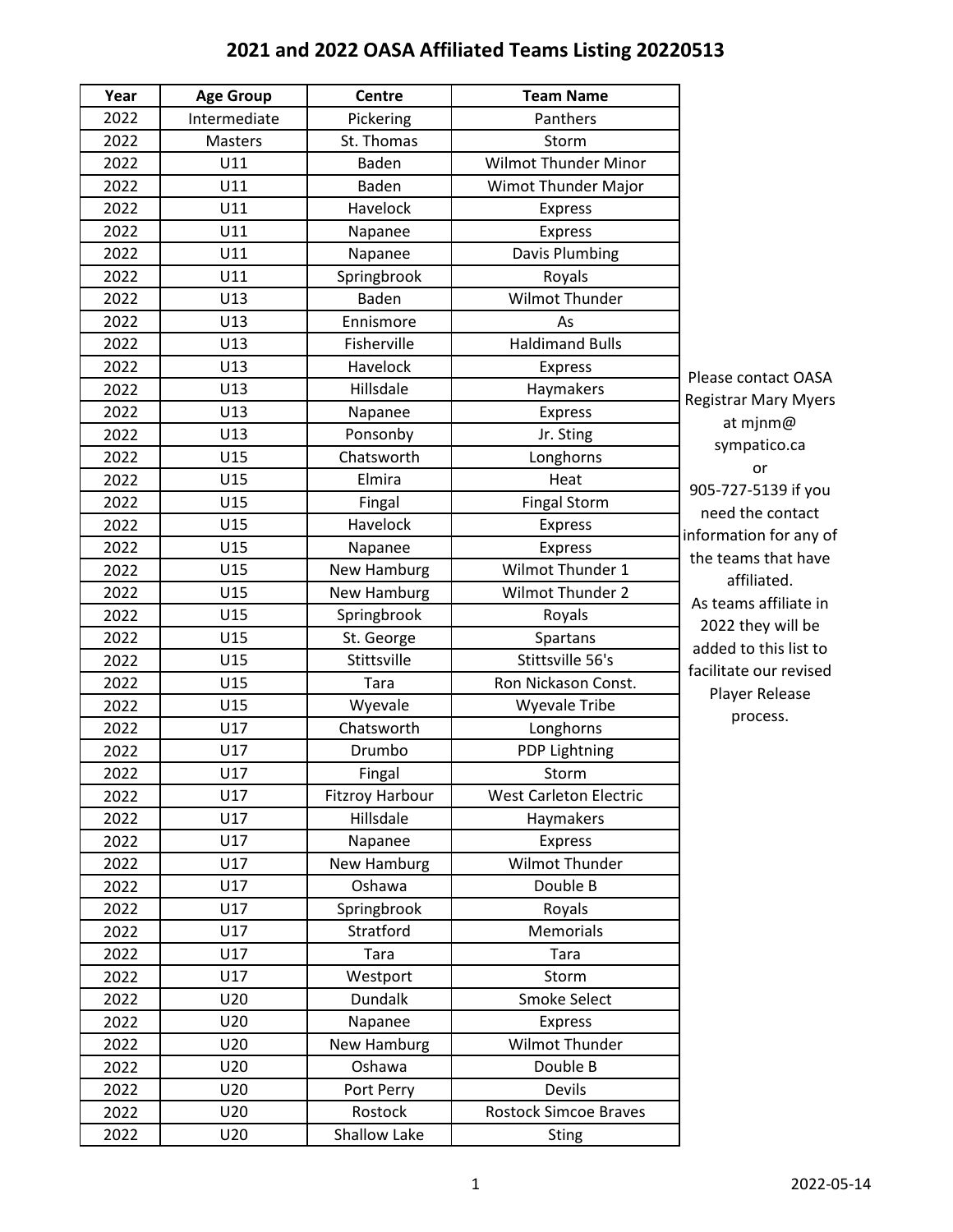## **2021 and 2022 OASA Affiliated Teams Listing 20220513**

| Year | <b>Age Group</b> | <b>Centre</b>       | <b>Team Name</b>           |
|------|------------------|---------------------|----------------------------|
| 2022 | U20              | Springbrook         | Royals                     |
| 2022 | U23              | Alvinston           | Alvinston Jr. Aces         |
| 2022 | U23              | Osgoode             | Osgoode Chiefs             |
| 2022 | U23              | Owen Sound          | <b>Owen Sound Selects</b>  |
| 2022 | U23              | Tavistock           | Merchants                  |
| 2021 | Intermediate     | Frankford           | Frankford                  |
| 2021 | Intermediate     | <b>Grand Valley</b> | Expos                      |
| 2021 | Intermediate     | Hamilton            | <b>Hamilton Pirates</b>    |
| 2021 | Intermediate     | Kitchener           | Smoke                      |
| 2021 | Masters          | Shakespeare         | Falcons                    |
| 2021 | Masters          | St. Thomas          | Storm                      |
| 2021 | Senior           | Melbourne           | <b>Bear Creek Express</b>  |
| 2021 | Senior           | New Hamburg 2       | <b>Nith River Monsters</b> |
| 2021 | <b>U08</b>       | Napanee             | <b>Express Hodgson</b>     |
| 2021 | U08              | Napanee             | <b>Express Mills</b>       |
| 2021 | <b>U08</b>       | Napanee             | <b>Express Reid</b>        |
| 2021 | U10              | Elmira              | Heat                       |
| 2021 | U10              | Havelock            | <b>Express</b>             |
| 2021 | U10              | Napanee             | <b>Express Red</b>         |
| 2021 | U10              | Napanee             | <b>Express Blue</b>        |
| 2021 | U10              | New Hamburg         | Wilmot Thunder 1           |
| 2021 | U10              | <b>New Hamburg</b>  | Wilmot Thunder 2           |
| 2021 | U10              | Tara                | <b>Tara Twins</b>          |
| 2021 | U12              | Baden               | <b>Wilmot Thunder</b>      |
| 2021 | U12              | Drumbo              | Lightning                  |
| 2021 | U12              | Elmira              | Heat                       |
| 2021 | U12              | Havelock            | <b>Express</b>             |
| 2021 | U12              | Kenmore             | Rural Ottawa Rampage       |
| 2021 | U12              | Napanee             | <b>Express</b>             |
| 2021 | U12              | Napanee             | Girls                      |
| 2021 | U12              | Norwich             | Otters                     |
| 2021 | U12              | Tara                | Twins                      |
| 2021 | U12              | Tavistock           | Athletics                  |
| 2021 | U14              | Baden               | Wilmot Thunder 1           |
| 2021 | U14              | Chatsworth          | Longhorns                  |
| 2021 | U14              | Fingal              | <b>Fingal Storm</b>        |
| 2021 | U14              | Havelock            | <b>Express</b>             |
| 2021 | U14              | Kenmore             | Rural Ottawa Rampage       |
| 2021 | U14              | Napanee             | <b>Express</b>             |
| 2021 | U14              | <b>New Hamburg</b>  | Wilmot Thunder 2           |
| 2021 | U14              | Peterborough        | Thunder                    |
| 2021 | U14              | Springbrook         | Royals                     |
| 2021 | U14              | St. George          | Spartans                   |
| 2021 | U14              | Tara                | <b>Tara Twins</b>          |
| 2021 | U14              | Wyevale             | <b>Wyevale Tribe</b>       |
| 2021 | U16              | Bridgenorth         | <b>Bulldogs</b>            |